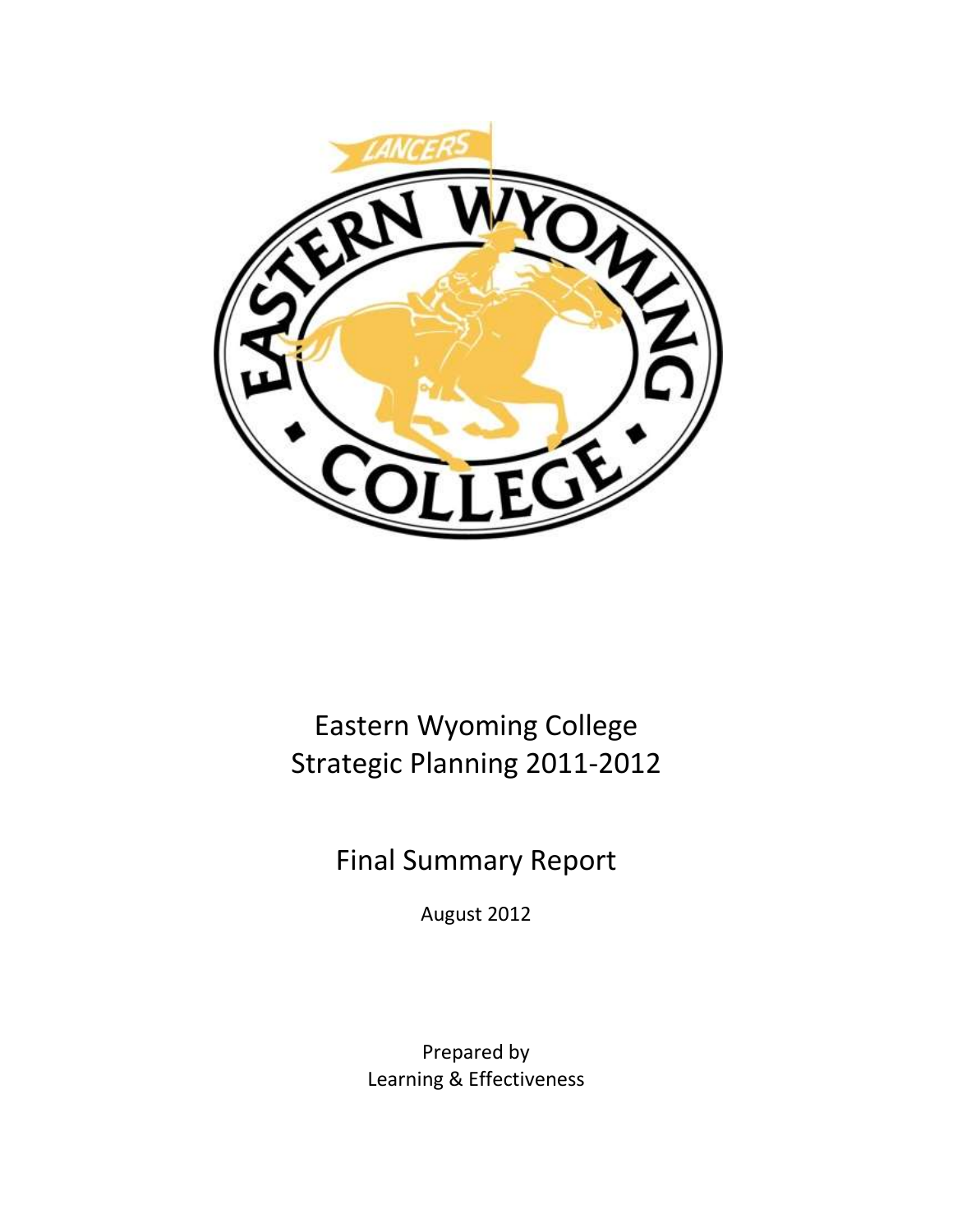Strategic Planning is becoming an integral part of the EWC college processes. In the past ten years, EWC has developed and implemented a number of plans that have benefitted students, staff, programs, and the physical campus. This document gives us a chance to reflect on some of the highlights of our accomplishments for the past year.

Funding for many of these activities and purchases comes from a variety of college budgets including strategic planning funding; professional development funding; grant funding such as Perkins, ABE, and ARRA; regular department budgets; division and departmental budgets; BOCES funding; and other institutional funds.

# **Strategic Direction #1: Thoughtfully prepare our organization and our people for changing and dynamic times.**

The college supports professional development for faculty, staff, and trustees by encouraging attendance to professional development activities such as workshops and trainings; conferences and webinars; local, state, and regional meetings; advisory groups; and memberships in professional groups. Some faculty and staff also provided professional development for others such as trainings and workshops; presentations at in-service sessions and conferences; and instruction for credit and noncredit work-related or program-related courses. The standardization and documentation of college practices and processes also falls under strategic direction #1.

Examples of completed action plans for this strategic direction include:

- a meeting in Douglas with outreach coordinators and high school counselors to review testing policies and procedures for standardized testing for ACT, COMPASS, ACT Work Keys, CAAP, and GED;
- attendance at numerous conferences by Board members, staff, faculty, and outreach coordinators;
- purchases of webinars for staff and faculty training;
- enrollment of ten staff members in the credit course, Conversational Spanish;
- in-house staff trainings in Datatel;
- instruction for faculty on use of assessment tools in LancerNet;
- workshops for faculty and staff on SMARTHINKING;
- numerous presentations for faculty and staff at both fall and spring in-services;
- submission and receipt of a grant to form a Wyoming State Collegiate Testing Association;
- an increase in the Learning Skills Lab budget to provide tutor training and certifications for student tutors;
- changes in the purchasing policy and procedures to align with the most current practices; and
- continued monitoring the performance of the college for serving current and future community learning needs.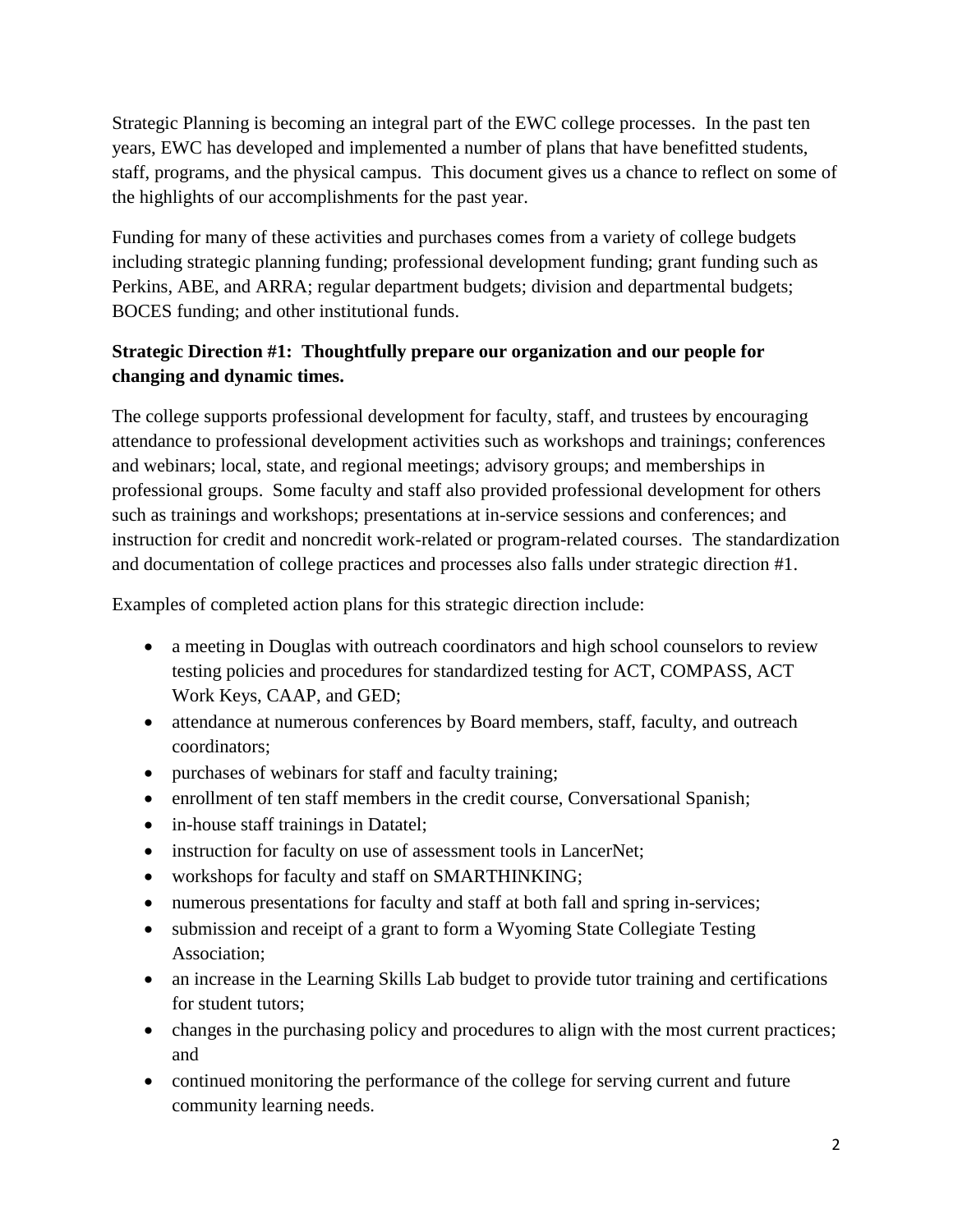## **Strategic Direction #2 – Promote high quality, accessible learning experiences through responsive programs of distinction aligned with current & future opportunities.**

Action plans under this strategic direction included everything from program equipment purchases, review of curriculum, and adding distance learning courses to increasing number of students and implementing retention initiatives. Completed action plans under this strategic direction included:

- distance learning offerings were expanded in programs such as Criminal Justice, Early Childhood Education, and Sociology;
- the Business and Ag programs curriculum were reviewed and updated;
- curriculum, objectives, and syllabi were written for the Certified Nursing Assistant II course;
- a program schedule was developed to meet workforce and business needs more efficiently;
- successful reaccreditation status for the Veterinary Technology Program and the EWC Weld Test Center;
- a more robust offering of activities during the Fall 2011 Orientation for new students;
- the purchase of a passenger van for smaller student groups such as the Livestock Judging team
- various program equipment purchases such as lathes for Machine Tooling, pencil sharpeners for classrooms, a solvent disposal system and locked cabinets for the Art department, various replacement and new equipment for the Science programs and Vet Tech program, and classroom supplies for Cosmetology and Health Tech programs;
- a high end printer was purchased for College Relations which will result in more cost effective printing not only for program-related projects but college wide printing; and
- an iPad cart and ten iPads were purchased for classroom use.

#### **Strategic Direction #3 – Embrace and invest in technology and modern facilities.**

This strategic direction includes plans that affect technology and facilities. Completed plans under this strategic direction include:

 development of a Technology Master Plan along with the establishment and implementation of a technology fee which is being used to pay salary and benefits for an additional instructional technologist, expand wireless infrastructure on campus and in the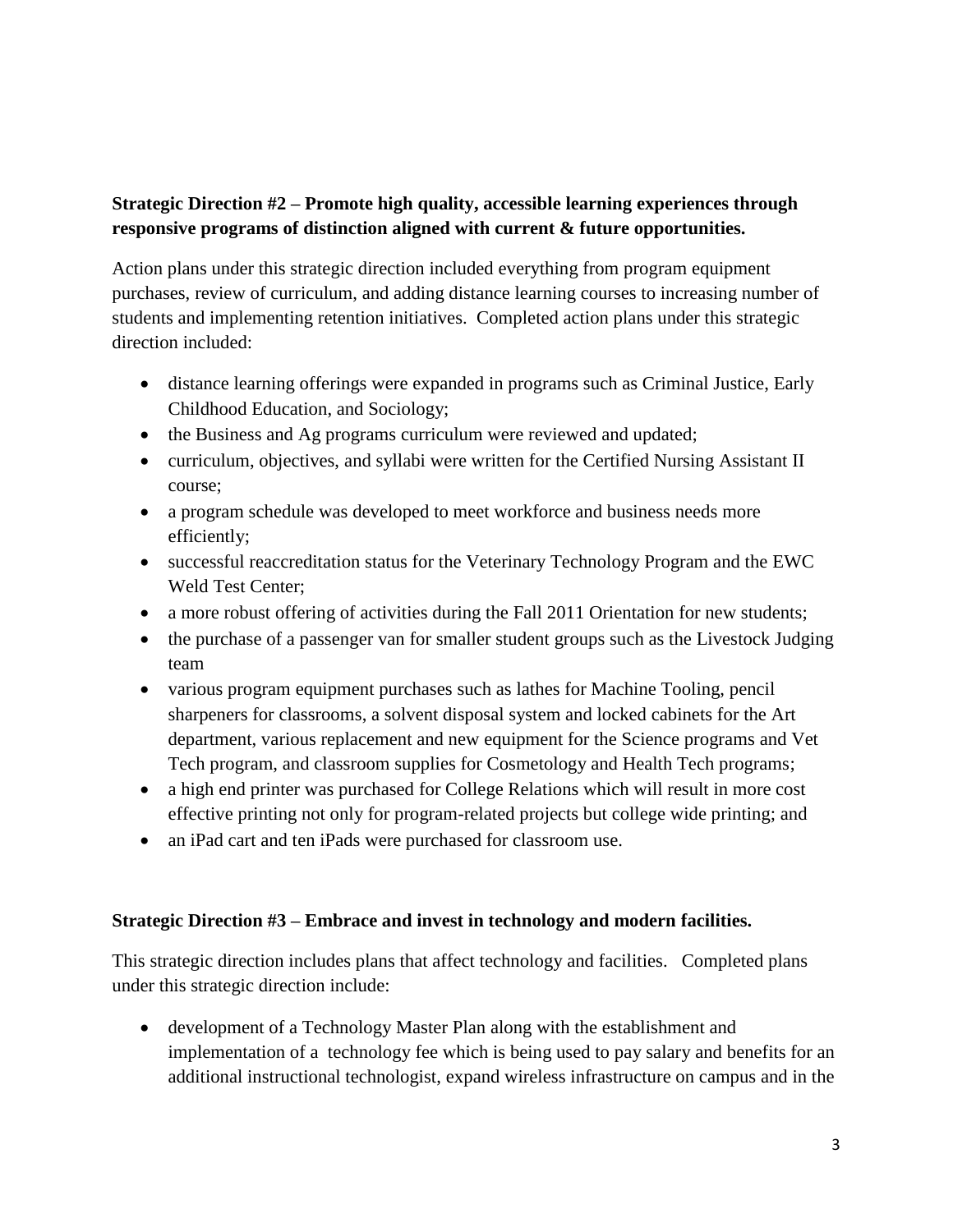residence halls, the purchase of a webcasting video camera for athletic events, and purchase of MS Office 2010 licenses for student computer labs and instructor computers;

- renovations on campus structures including the remodel of the science laboratories last summer, window and door replacements, paint and some new carpet throughout the Tebbet building, Activity Center, and faculty link, upgrade lighting fixtures throughout the college, upgrade HVAC controls to digital, replacement of HVAC units in the Mechanical Arts building and the Fitness Center, upgrade the heating boilers in the Activity Center building, and remodel of the main college entrance;
- clean-up and re-organization of the art studio to create a multi-functional teaching space for both 2-D and 3-D art classes;
- replacement of computer lab chairs and furniture in Student Center/TV area;
- purchase and installation of computerized cold storage alarm system in Food Services area;
- an ID Card System upgrade was purchased;
- replaced barcode scanners in the library;
- lockers were purchased for the Academic Testing Center;
- updated signage for some of our Outreach sites have also been purchased and installed including Moorcroft, Guernsey, and Sundance; and
- continue working with the consultant group from TSP-MGT Management to update the Master Facility Plan.

As a result of past strategic planning efforts, funding for workstation upgrades has been added to the college budget to provide upgrades for staff, faculty, and student labs throughout the college including outreach on a three-year rotational schedule. This year, 120 desktops and 40 laptops were purchased.

### **Strategic Direction #4: Enhance the quality of life for individuals, families, the community and region, and positively influence the economy.**

Mutually beneficial partnerships help the college respond to the needs of students, community members, businesses and industries. The college has partnered with the following:

- Wyoming Department of Corrections to offer several programs to inmates;
- Red Rocks Community College for OSHA and workforce trainings and instructors;
- Wyoming Youth ChalleNGe program for college visitation day and to offer credit courses to cadets
- healthcare facilities throughout the service area for offering clinic sites for CNA program;
- hosting an annual school partnership meeting where superintendents, principals, school counselors, EWC outreach coordinators, and EWC personnel can exchange ideas and information;